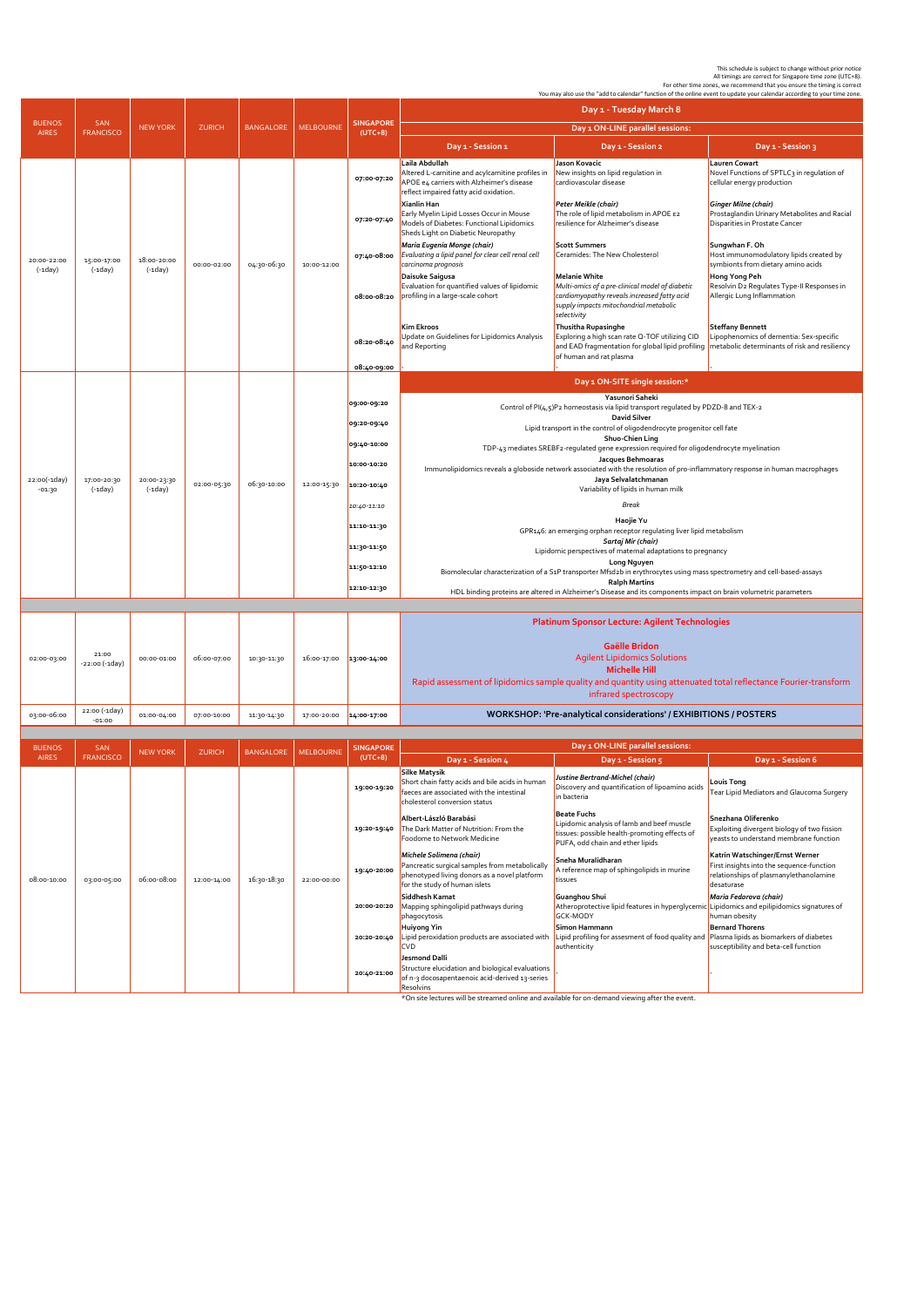This schedule is subject to change without prior notice<br>All timings are correct for Singapore time 20ne<br>For other time zones, we recommend that you ensure the timing is correct<br>You may also use the "add to calendar" functi

| <b>BUENOS</b>                 | <b>SAN</b><br><b>FRANCISCO</b> | <b>NEW YORK</b>          | <b>ZURICH</b> | <b>BANGALORE</b> |                  |                               |                                                                                                                                                                                                                                                                                             | fou may also use the "add to calendar" Tunction of the online event to update your calendar according to your time zone.<br>Day 2 - Wednesday March 9                                                        |                                                                                                                                        |  |
|-------------------------------|--------------------------------|--------------------------|---------------|------------------|------------------|-------------------------------|---------------------------------------------------------------------------------------------------------------------------------------------------------------------------------------------------------------------------------------------------------------------------------------------|--------------------------------------------------------------------------------------------------------------------------------------------------------------------------------------------------------------|----------------------------------------------------------------------------------------------------------------------------------------|--|
| <b>AIRES</b>                  |                                |                          |               |                  | <b>MELBOURNE</b> | <b>SINGAPORE</b><br>$(UTC+8)$ |                                                                                                                                                                                                                                                                                             | Day 2 ON-LINE parallel sessions:                                                                                                                                                                             |                                                                                                                                        |  |
|                               |                                |                          |               |                  |                  |                               | Day 2 - Session 1                                                                                                                                                                                                                                                                           | Day 2 - Session 2<br>Myeong Hee Moon                                                                                                                                                                         | Day 2 - Session 3<br>Yuan Qiao (chair)                                                                                                 |  |
| 20:00-22:00<br>$(-1day)$      | 15:00-17:00<br>$(-1day)$       | 18:00-20:00<br>$(-1day)$ | 00:00-02:00   | 04:30-06:30      | 10:00-12:00      | 07:00-07:20                   | <b>Steve Watkins</b><br>The Periodic Table of Food Initiative (PTFI)                                                                                                                                                                                                                        | Optimization of saliva lipid analysis by nUHPLC-<br>ESI-MS/MS                                                                                                                                                | A novel chemoenzymatic method to detect,<br>isolate and functionalize natural Lipid II                                                 |  |
|                               |                                |                          |               |                  |                  | 07:20-07:40                   | Jetty Chung-Yung Lee (chair)<br>Assessment of new isoprostanoids derived from<br>GLA, DGLA and SDA in Acropora corals                                                                                                                                                                       | <b>Bao-Liang Song</b><br>Calcium promotes autocholesterylation of<br>Smoothened                                                                                                                              | <b>Stacey Reinke</b><br>Disease or Medication? Delineating disease- and<br>treatment-associated metabolic profiles in<br>severe asthma |  |
|                               |                                |                          |               |                  |                  | 07:40-08:00                   | Kun Qu<br>Maturation of the matrix and viral membrane of<br>$HIV-1$                                                                                                                                                                                                                         | <b>Oliver Watkins (chair)</b><br>Sex-dependent regulation of placental palmitic<br>acid and oleic acid metabolism by maternal<br>glycemia and associations with birthweight                                  | <b>Robert Yang</b><br>Phospholipids, lipid droplets and adipogenesis                                                                   |  |
|                               |                                |                          |               |                  |                  | 08:00-08:20                   | Wang Yan<br>Human Genetics and Dyslipidemia: From Non-<br>synonymous Variants to Non-coding Variants                                                                                                                                                                                        | Angela M. Zivkovic<br>A single bout of 36h fasting alters HDL<br>composition, structure, and function                                                                                                        | Wen Shan Yew<br>Scalable workflow for green manufacturing:<br>discovery of bacterial lipases for biodiesel<br>production               |  |
|                               |                                |                          |               |                  |                  | 08:20-08:40                   | Yuru Deng<br>Biological role and potential application of<br>plasmalogen                                                                                                                                                                                                                    | Sukrit Sirikwanpong<br>Application of mass spectrometry for<br>investigating the anti-lipid glycation properties<br>of Nigella Sativa seed extract                                                           | Jessica Lasky-Su<br>Metabolomic profiling identifies and<br>recapitulates a severe COVID-19 cluster                                    |  |
|                               |                                |                          |               |                  |                  | 08:40-09:00                   |                                                                                                                                                                                                                                                                                             | <b>Gavin Reid</b><br>Multi-omic Analysis to Characterize Metabolic<br>Adaptation of the E. coli Lipidome in Response<br>to Environmental Stress                                                              |                                                                                                                                        |  |
|                               |                                |                          |               |                  |                  |                               |                                                                                                                                                                                                                                                                                             | Day 2 ON-SITE single session:*                                                                                                                                                                               |                                                                                                                                        |  |
|                               |                                |                          | 02:00-05:30   | 06:30-10:00      |                  | 09:00-09:20                   | Jung Eun Kim<br>Impact of dietary fats on the bioavailability of carotenoids                                                                                                                                                                                                                |                                                                                                                                                                                                              |                                                                                                                                        |  |
|                               | 17:00-20:30<br>$(-1day)$       | 20:00-23:30<br>$(-1day)$ |               |                  | 12:00-15:30      | 09:20-09:40                   | <b>Barry Halliwell</b>                                                                                                                                                                                                                                                                      |                                                                                                                                                                                                              |                                                                                                                                        |  |
|                               |                                |                          |               |                  |                  |                               | Neuroprotective agents: new developments<br>Guodong Zhang                                                                                                                                                                                                                                   |                                                                                                                                                                                                              |                                                                                                                                        |  |
|                               |                                |                          |               |                  |                  | 09:40-10:00                   | Lipidomic profiling identifies novel therapeutic targets of gut diseases<br>Hyungwon Choi (chair)<br>Network signatures of circulating markers and echocardiogram parameters for adverse outcomes after primary acute myocardial infarction                                                 |                                                                                                                                                                                                              |                                                                                                                                        |  |
|                               |                                |                          |               |                  |                  | 10:00-10:20                   |                                                                                                                                                                                                                                                                                             |                                                                                                                                                                                                              |                                                                                                                                        |  |
| 22:00(-1day)                  |                                |                          |               |                  |                  | 10:20-10:40                   | Marité Cárdenas Gómez<br>Lipoprotein and lipid nanoparticle composition and function in the presence of serum components and model membranes<br><b>Break</b><br>Chit Fang Cheok<br>Harnessing loopholes in the cancer metabolic program<br>Wai Leong Tam<br>Metabolic alterations in cancer |                                                                                                                                                                                                              |                                                                                                                                        |  |
| $-01:30$                      |                                |                          |               |                  |                  |                               |                                                                                                                                                                                                                                                                                             |                                                                                                                                                                                                              |                                                                                                                                        |  |
|                               |                                |                          |               |                  |                  | 10:40-11:10                   |                                                                                                                                                                                                                                                                                             |                                                                                                                                                                                                              |                                                                                                                                        |  |
|                               |                                |                          |               |                  |                  | 11:10-11:30                   |                                                                                                                                                                                                                                                                                             |                                                                                                                                                                                                              |                                                                                                                                        |  |
|                               |                                |                          |               |                  |                  | 11:30-11:50                   |                                                                                                                                                                                                                                                                                             |                                                                                                                                                                                                              |                                                                                                                                        |  |
|                               |                                |                          |               |                  |                  |                               |                                                                                                                                                                                                                                                                                             | <b>Thomas Dawson</b>                                                                                                                                                                                         |                                                                                                                                        |  |
|                               |                                |                          |               |                  |                  | 11:50-12:10                   | Lipidomic analyses reveal a role for Malassezia oxylipins in human skin health                                                                                                                                                                                                              |                                                                                                                                                                                                              |                                                                                                                                        |  |
|                               |                                |                          |               |                  |                  | 12:10-12:30                   | Joshua Gooley<br>Effects of short sleep on glucose tolerance in adolescents and young adults                                                                                                                                                                                                |                                                                                                                                                                                                              |                                                                                                                                        |  |
|                               |                                |                          |               |                  |                  |                               |                                                                                                                                                                                                                                                                                             |                                                                                                                                                                                                              |                                                                                                                                        |  |
| 03:00-06:00                   | 22:00 (-1day)<br>$-01:00$      | 01:00-04:00              | 07:00-10:00   | 11:30-14:30      | 17:00-20:00      | 14:00-17:00                   |                                                                                                                                                                                                                                                                                             | <b>WORKSHOP: 'Lipidomics Data Analysis' / EXHIBITIONS / POSTERS</b>                                                                                                                                          |                                                                                                                                        |  |
|                               |                                |                          |               |                  |                  |                               | <b>Platinum Sponsor Lecture: ThermoFisher Scientific</b><br><b>Evelyn Rampler</b><br>Glycolipids at the forefront using liquid chromatography, high-resolution mass spectrometry, and multistage<br>fragmentation<br><b>Daniel Hermanson</b><br>Comprehensive lipidomic profiling solutions |                                                                                                                                                                                                              |                                                                                                                                        |  |
| 06:00-07:00                   | 01:00-02:00                    | 05:00-06:00              | 10:00-11:00   | 14:30-15:30      | 20:00-21:00      | 17:00-18:00                   |                                                                                                                                                                                                                                                                                             |                                                                                                                                                                                                              |                                                                                                                                        |  |
|                               |                                |                          |               |                  |                  |                               |                                                                                                                                                                                                                                                                                             |                                                                                                                                                                                                              |                                                                                                                                        |  |
|                               |                                |                          |               |                  |                  |                               |                                                                                                                                                                                                                                                                                             |                                                                                                                                                                                                              |                                                                                                                                        |  |
|                               |                                |                          |               |                  |                  |                               |                                                                                                                                                                                                                                                                                             |                                                                                                                                                                                                              |                                                                                                                                        |  |
| <b>BUENOS</b><br><b>AIRES</b> | <b>SAN</b><br><b>FRANCISCO</b> | <b>NEW YORK</b>          | <b>ZURICH</b> | <b>BANGALORE</b> | <b>MELBOURNE</b> | <b>SINGAPORE</b>              |                                                                                                                                                                                                                                                                                             | Day 2 ON-LINE parallel sessions:                                                                                                                                                                             |                                                                                                                                        |  |
| 08:00-10:00                   | 03:00-05:00                    | 06:00-08:00              | 12:00-14:00   | 16:30-18:30      | 22:00-00:00      | $(UTC+8)$<br>19:00-19:20      | Day 2 - Session 4<br><b>Christer Ejsing</b><br>Silencing of ceramide synthase 2 in hepatocytes<br>modulates plasma ceramide biomarkers<br>predictive of cardiovascular death                                                                                                                | Day 2 - Session 5<br>Gabi Kastenmüller<br>Dissecting the metabolic effects of exercise                                                                                                                       | Day 2 - Session 6<br><b>William Griffiths</b><br>Sterols as lipid biomarkers for<br>neurodegenerative disease                          |  |
|                               |                                |                          |               |                  |                  | 19:20-19:40                   | Valerie O'Donnell (chair)<br>Delineation of metabolic pathways for removing<br>oxylipins during inflammation                                                                                                                                                                                | Harald Köfeler (chair)<br>Quality Checks in Lipidomics                                                                                                                                                       | Tuulia Hyötyläinen<br>Modulation of lipid metabolism by<br>environmental exposures                                                     |  |
|                               |                                |                          |               |                  |                  | 19:40-20:00                   | <b>Martin Giera</b><br>Metabolomics and Lipidomics Technologies for<br>Target Discovery and Mechanism Deconvolution sarcopenia                                                                                                                                                              | Hiroshi Kondoh<br>Whole blood metabolome for frailty and                                                                                                                                                     | Jean Paul Kovalik<br>Metabolomics Goes Carbon N2eutral                                                                                 |  |
|                               |                                |                          |               |                  |                  | 20:00-20:20                   | Cristina Legido-Quigley<br>Towards lipidomics biomarkers in the Steno<br>hospital                                                                                                                                                                                                           | Sara Tortorella<br>Adding A New Dimension To Spatial Lipidomics: Peter Ghazal<br>Pyxis, Comprehensive Software For Ion Mobility Lipid alterations in human sepsis<br>Mass Spectrometry Imaging Data Analysis |                                                                                                                                        |  |
|                               |                                |                          |               |                  |                  | 20:20-20:40                   | <b>Robert Ahrends</b><br>The LIFS tools and workflows for mass-<br>spectrometry based lipidomics                                                                                                                                                                                            | Makoto Arita<br>Advanced non-targeted lipidomics and its<br>application to vascular biology                                                                                                                  | Christian Wolfrum (chair)<br>A subpopulation of adipocytes regulating<br>thermogenesis via short chain fatty acids                     |  |
|                               |                                |                          |               |                  |                  | 20:40-21:00                   |                                                                                                                                                                                                                                                                                             |                                                                                                                                                                                                              |                                                                                                                                        |  |

\*On site lectures will be streamed online and available for on-demand viewing after the event.